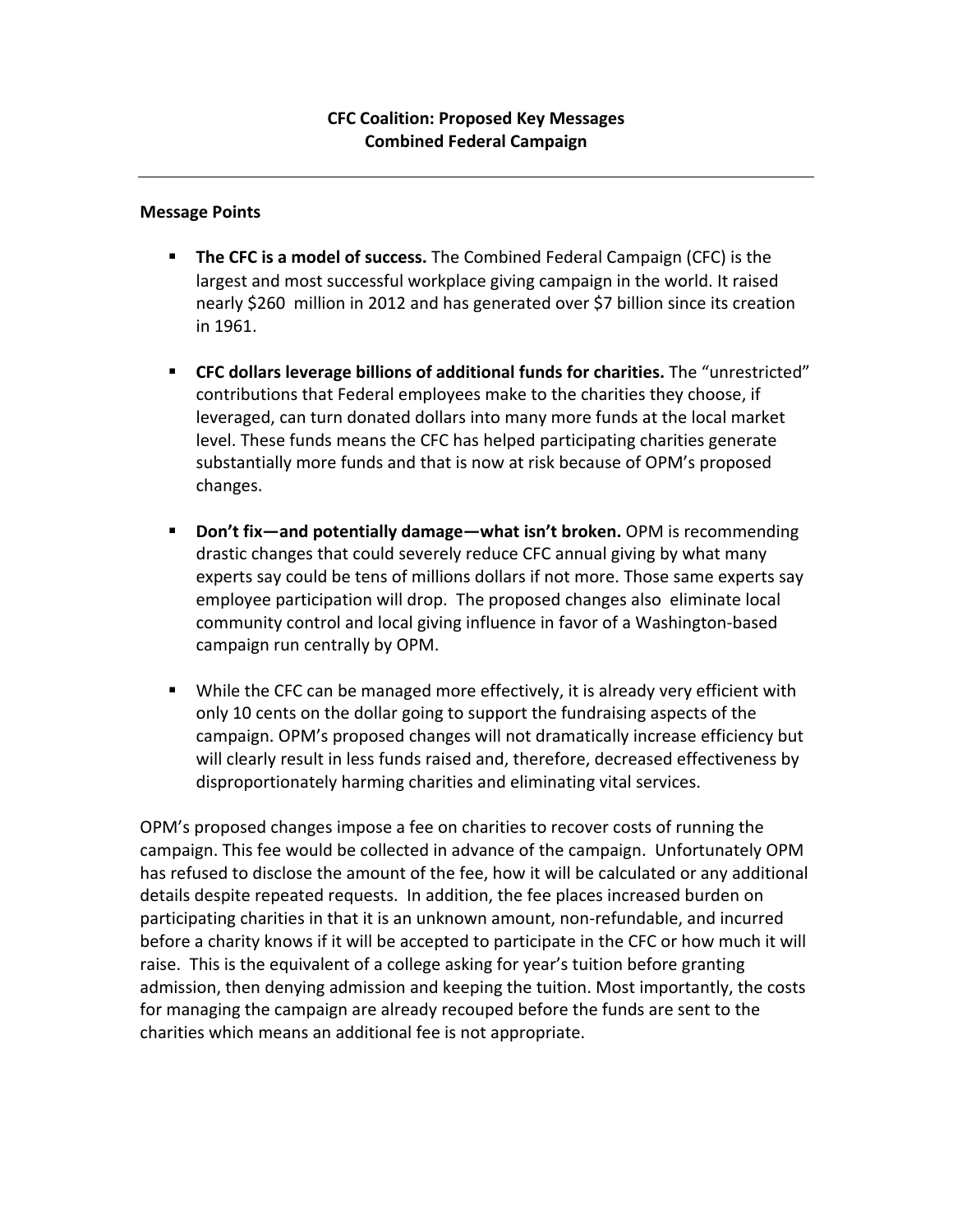## **Target Audiences**

- Elected officials (Senators, Representatives, state officials)
- Regulators (OPM personnel)
- Stakeholders (local CFC chairs, charity leaders)
- Media (national, local, trade)

## **Proof Points to Embellish Your Comments/Letters**

- *Donor Impact* –The removal of paper pledges and cash / check donations will significantly impact participation as only \$53 million of the \$260 million (total) last year was raised electronically. Paper based donations are particularly important to and are used by uniformed and lower-ranking federal employees.
- According to data released by the Office of Personnel Management on April 19, 2013 (Report C-17 CFC 2012 Pledge Report), the total electronic pledge amount for the 2012 CFC of \$53,844,694 was only 20.8% of all pledges. The percentage of e-pledge donors in relation to total donors was 22%.
- Out of all campaigns reporting, only 9 reported online giving participation of 50% or over. The longest running and largest CFC in the nation reported online giving participation of just 45%. For the 2012 campaign the two largest campaigns in the country (NCA and Overseas) had 18% and 16% respectively in cash and checks, totaling over \$11 Million in donations and cash donations amounted to over 10% of all donations nationwide, totaling \$27,057,300. Obviously, taking away cash and paper pledge options will have a huge impact on total giving.
- Burdens OPM's proposed changes will increase administrative burdens and costs, by way of an upfront, nonrefundable fee, for charities that receive CFC funding. This could result in diverting 5-10 percent of funding (\$15-\$25 million annually) to bureaucratic tasks rather than use for program and service delivery. National charities providing critical services to individuals in local communities across the nation will be forced to decrease program services to those in need.
- Local Impact At an absolute minimum, over \$100 million of CFC funding goes to local charities and all of the national charities that receive Federal employee contributions have to demonstrate significant local service provision through their affiliates, chapters or other legitimate forms of service delivery. Many local charities are ill-equipped to absorb such a significant loss in funding and will be forced to turn away those who need their services the most. Again, one of the CFC's core principles to lessen the burden of government is by providing a way for federal employees to support charities and local communities. The proposed changes would undermine this core principle.